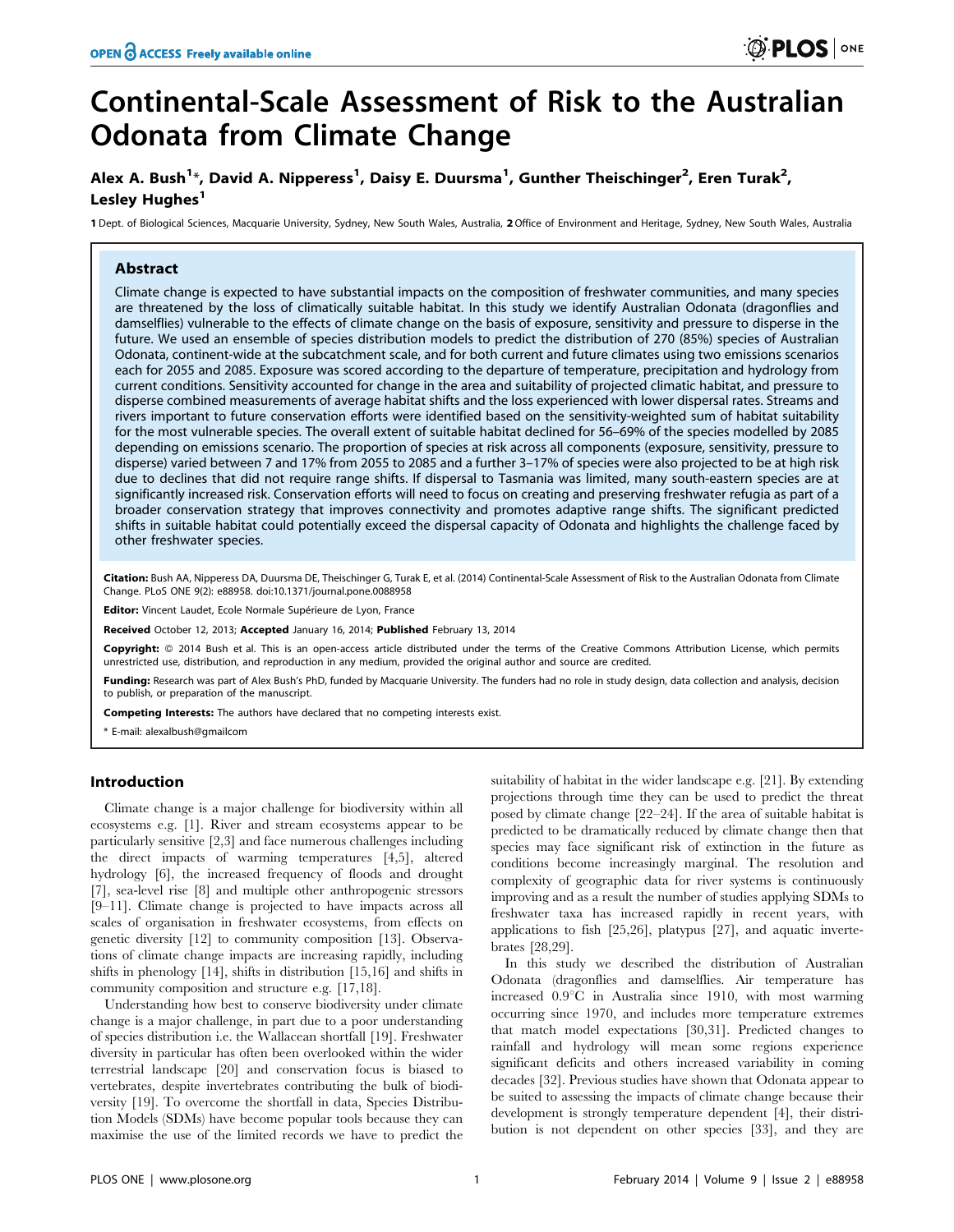sensitive to climatic factors e.g. [34,35], a key assumption when using SDMs for climate change assessments. Odonata have been successfully modelled for conservation purposes [36], and within studies of climate change effects on macroinvertebrates [16]. There have also been many reported changes in odonate ranges consistent with a response to recent climate change e.g. [37]. In addition, Odonata were selected because, among the major orders of aquatic invertebrates, they occur in all Australian surface waters, their taxonomy is relatively well known, and comprehensive occurrence data are available [38].

We assessed threats to species based on a combination of their likely exposure to climatic change, their sensitivity to climatic factors, and the relative importance of dispersal capability [39,40]. This study assesses the threat to Odonata, an invertebrate group widespread across the Australian continent and models changes in suitability at a spatial scale appropriate for conservation management of freshwater systems. In the absence of measured trait-data to characterise species' adaptive capacity, typical for invertebrate taxa (but see [41]), we used the distance habitats are predicted to shift in the future to describe the pressure on species to disperse and track suitable conditions. This approach does not therefore describe species' adaptive capacity per se, but identifies the species that would face significantly greater risk if they were not able to disperse as fast as their suitable habitats shift. Of the species included in the models, we identified those Australian Odonata most vulnerable to climate change across multiple criteria, and identified the specific locations most important for conservation of the most vulnerable species.

### Materials and Methods

#### Species Data

Records of odonate distributions were collated from a diverse range of sources including all state and museum collections, government survey records, local catchment authorities, scientific literature and private collectors. For several collections these records were entered into digital format for the first time, significantly increasing the overall number of records available (Table S1). Locality records and taxonomic identification were verified for accuracy as much as possible using habitat descriptions within metadata and expert advice of collectors and museums [42,43]. Although outlying records can influence model fitting, where doubt existed over observation validity the records were removed. Decisions on record validity incorporated factors such as date recorded, life stage (favouring larvae over adults) and gender (females over males). For example, some species had adult males recorded far beyond their usual range (300 km+) in highly arid environments, presumably following an unusually heavy period of rainfall. Populations in these areas are unlikely to be self-sustaining for even a few generations and the records were removed from the dataset.

The completed dataset included over 32,000 occurrence records from approximately 12,100 localities. Of the 324 Australian Odonata, modelling included 197 species recorded from 30 or more subcatchments, and a further 76 species that were treated as ''Uncommon'' (15–30 subcatchments) [44]. The majority of records were collected within the last 20 years (95%), but records as far back as 1950 were also used in the case of some uncommon species where native vegetation was still intact, and they had not been recorded in more than 14 subcatchments more recently. A number of species distribution modelling studies have used low numbers of records to successfully predict distributions e.g. [45,46], and by adjusting parameters so models were not overfitted we were able to include uncommon species e.g. [16,47]. Nonetheless, approximately 51 species were recorded from fewer than 15 subcatchments and were not included in this study.

#### Environmental Data

Climate change projections were based on Representative Concentration Pathways (RCPs), being the standardised warming trajectories due to be used in the Intergovernmental Panel on Climate Change's Fifth Assessment Report in 2013 [48,49]. The RCPs used in this study describe a range of stabilisation, mitigation and non-mitigation pathways that under medium or high emissions scenarios result in radiative forcing reaching 6 and 8.5 W/m<sup>2</sup> respectively by 2100, equivalent to global average temperatures increasing  $3.0$  and  $4.9^{\circ}C$  [50]. Coarse resolution climate data were provided by the Tyndall Centre, University of East Anglia, UK (available at<http://climascope.wwfus.org>). Based on the study by Fordham et al. [51] we selected an ensemble of the seven global climate models (GCMs) most successful at reproducing the recent global and regional precipitation patterns of Australia (specifically CCSR-MIROC32MED, CSIRO-MK30, GFDL-CM20, MPI-ECHAM5, MRI-CGCM232A, UKMO-HADCM3 and UKMO-HADGEM1). The data were 10-year averages centered around 2055, and 2085, for RCP6 (medium emissions scenario) and RCP8.5 (high emissions scenario). Lower emissions scenarios were omitted in this study as all indications suggest achieving the necessary reductions are unlikely [52]. Research has shown that climate ensembles perform better than any single GCM in simulating observed conditions [53], and multiple scenarios are useful to span the range of uncertainty in predicting future climates [54]. Monthly RCP data were statistically downscaled to a 1 km2 resolution, independent of elevation, using a cubic spline of the anomalies (deviance from modelled current and modelled future) and these anomalies were applied to a current climate baseline of 1950 to 2000. The current climate data were sourced from Worldclim [\(www.worldclim.org](www.worldclim.org)) and the data were created as defined in Hijmans et al. [55]. The same method was used to create bioclimatic variables from the downscaled future climate data. All downscaling and bioclimatic variable generation was performed using the 'climates' package [56] in R v.2.15 [57].

Rather than using gridded data, models were based on the stream network from the National Catchment and Stream Environment Database V.1.1.3, part of the Australian Hydrological Geospatial Fabric [58]. When predicting habitat suitability in river networks, organising the modelling environment and predictor variables to reflect the structure of a freshwater system is important because it can influence the accuracy of freshwater SDMs without necessarily affecting performance metrics [59]. Catchment boundaries were coded hierarchically using the Pfafstetter classification system that defines 1.4 million stream subcatchments at the continental scale. Climate data were aggregated to the same stream subcatchments. Mean annual runoff was generated by James et al. [45] for the same stream network and same future climate scenarios using a bucket model outlined by Donohue et al. [60]. Local differences in precipitation can be poor proxies for changes to runoff [61], and hydrological forecasts can therefore greatly improve projections of habitat suitability for freshwater species.

We used ENMTools [62] and Maxent [63] to calculate model AIC (Akaike Information Criterion [64]) and to rank variables for approximately 20% of the species. We did not observe a significant difference in variable selection among major taxonomic families or between species that could be associated with still or flowing waters, but variable selection did differ among species assigned to different geographic regions (see File S1). By selecting models with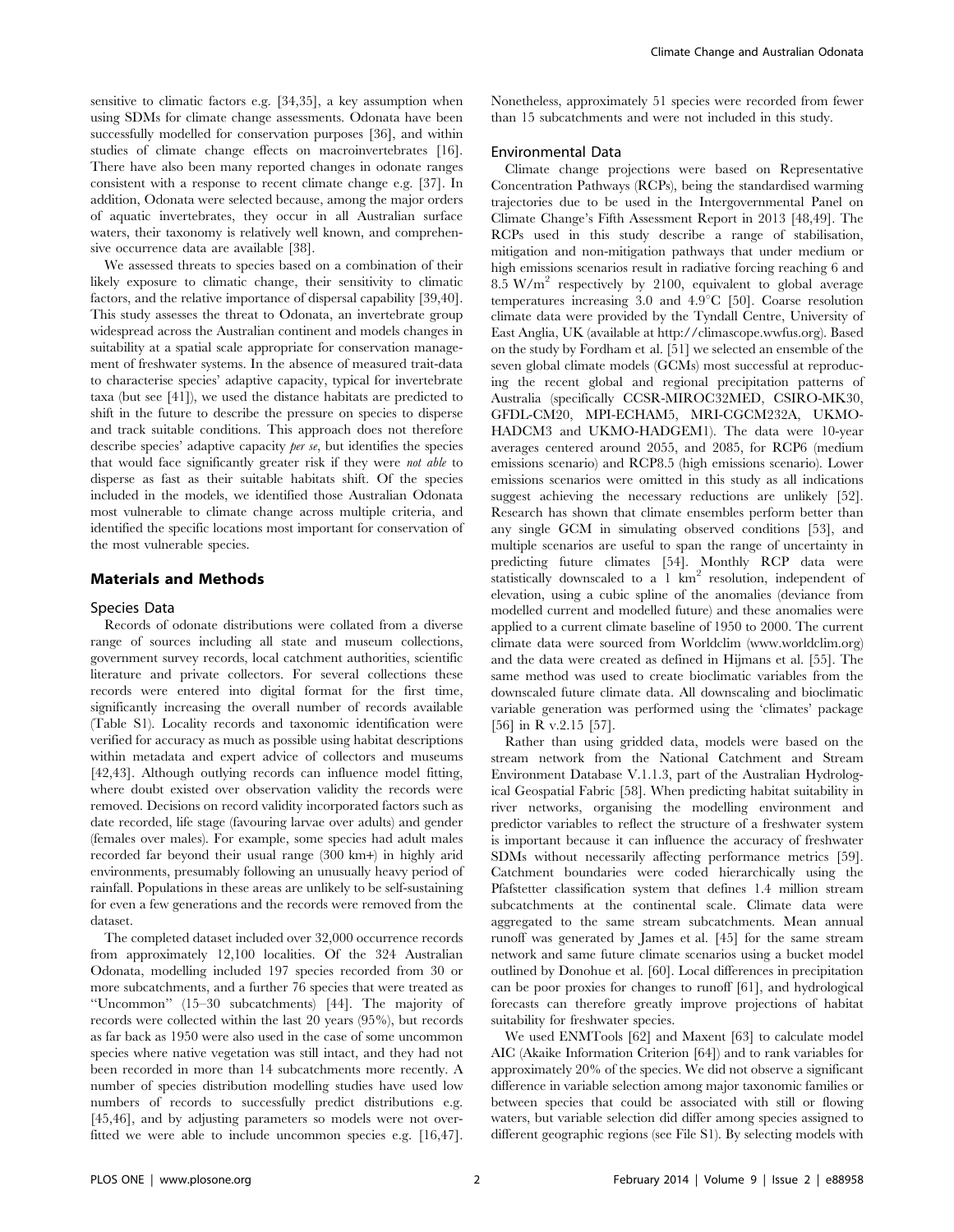the lowest AIC the array of climatic, hydrological and topographic variables was reduced to eight. The predictor variables used included three temperature variables (annual mean, seasonality, and minimum of the coldest month), three precipitation variables (precipitation of the wettest and driest quarters, and seasonality), one hydrological (mean accumulated flow) and one topographical (valley confinement). Valley confinement is a useful proxy for the sedimentation characteristics of a subcatchment and particularly useful for upland catchments [65]. Most species were best modelled using seven variables, although uncommon species in each region were modelled using five. Selection only varied geographically among groups based on the use of precipitation in either dry or wet quarters. Australia has very few Odonata exclusively associated with standing water and this may be why presence of standing water bodies such as lakes did not rank highly [38]. In the case of two dune lake specialists, the density of lakes and extent of sandy soils were included in models, although this did not significantly improve model scores.

#### Habitat Suitability Modelling

Odonata distributions were modelled using an ensemble of five commonly used algorithms within the package BIOMOD 2 in R [66]. Algorithms included generalised linear models (GLM), generalised boosted models (GBM), generalised additive models (GAM), multivariate adaptive regression splines (MARS), and Maxent [67]. All models were run with 10 replicates, using a standard 70/30 split for training and testing data. Algorithms were run using their default settings and adjusted as follows: GLM, polynomial terms were ranked by AIC; GBM, fourfold crossvalidation and a maximum of 2,000 trees; GAM, a spline function with a degree of smoothing of four and 10,000 pseudo-absences.

Model evaluation was conducted using the standard measure of area under the receiver operating characteristic curve (AUC), and the True Skills Statistic (TSS). The sole use of AUC in SDM studies has received some criticism, particularly when models are fitted across large areas [68,69], and so TSS was used in weighting model importance for ensemble projection [66], and maximised when selecting a suitable threshold to perform binary transformations [70,71]. AUC scores range from 0 to 1; values of 0.5 indicate a performance no better than random, whereas 1 reflects perfect model accuracy. TSS scores range from  $-1$  to 1, with 0 indicating no skill and 1 a perfect ability to distinguish positive and false scores.

The majority of Odonata records in Australia were distributed through the more mesic coastal regions, and there was a bias in their proximity to urban settlements, some major rivers and highways. As the ranges of most species are regionally restricted, the use of pseudo-absences from the entire study area would have led to exaggerated discrimination statistics [68,69], and less informative models [72]. Pseudo-absences were selected from background points where other species had been collected within a 300 km radius of a species' presence record [73], the maximum range we considered available to dispersing Odonata under current conditions. Pseudo-absences were supplemented where necessary by random selection to standardise the total across species. By reducing the overall extent of pseudo-absences, the model projections are more likely to extrapolate beyond the known species-environment relationships, potentially overestimating suitability in distant locations [74]. To counter extrapolation we constrained projections using environmental clamping that reduced the suitability of a subcatchment when more than one environmental factor was outside the limits used in model construction [63]. The clamping allowed some reasonable extrapolation of distributions to fill gaps in current habitat, but constrained suitability under future projections to reflect similar environmental conditions to the present.

Model performance based on TSS  $(0.827 + / -0.124)$  and AUC was typically high  $(0.946+\ell-0.06)$ , although TSS scores were more variable (see File S1 and Table S2). TSS scores were lowest among several common continental species, but they were retained after closer examination showed that their poor scores were the result of misclassification only in the arid zone where the patchy nature of waterholes made assessment difficult. However, three species with highly restricted current distributions were subsequently removed from the analysis because of high variation in projections from different models, particularly for future climate change scenarios. For the 270 remaining species modelled, the treatment of species as uncommon did not significantly influence the predicted overall change in habitat extent  $(t_{(89)} = -0.09$ ,  $p = 0.926$ , but there was an increase in model performance commonly observed for narrow range species [68]. All projections of individual species presented in this study are freely available on request from the corresponding author.

# Vulnerability Assessment

We determined species vulnerability to climate change based on three components; exposure (the extent to which a species' currently occupied physical environment will change), sensitivity (the extent to which suitable habitat is lost) and dispersal pressure (the reliance on dispersal to avoid further negative impacts); Fig. 1 and [40]. Species at risk across all components were classified as highly vulnerable (Category 1). Species that are not required to disperse long distances but are still exposed and sensitive to change are considered vulnerable (Category 2). If a species is exposed to climate change and alternative suitable habitats are available but require significant dispersal, it was classified as having the potential to persist (Category 3). It is also possible, though unlikely in a modelled environment, for a species to experience a significant decline and distributional shift before becoming significantly exposed to environmental change (Category 4). A detailed example of the assessment process is available in File S2.

For each climate scenario and time period, exposure was calculated as the average number of standard deviations (SD) that conditions are projected to shift in the future across a species' current modelled habitat. A change of one to two SDs in exposure meant 67–97.5% of a species habitat would be outside the current environmental extent. We assumed that species have evolved to cope with the inter-annual variation within their current environment. A change of two SDs was therefore considered a reasonable limit, beyond which the likelihood that a species would adapt in situ was very low [75,76]. The mean and seasonality of annual temperature and precipitation, mean annual flow, and sea level rise were used as measures of exposure. A species was considered vulnerable if its exposure was above two SDs for any climate or hydrological factor, or if it was exposed above one SD for multiple factors. Exposure of a species' suitable habitat to sealevel rise was also considered important if 10% of the habitat was within 1 m of sea level [77].

Species' sensitivity was calculated using the methods described in Crossman et al. [78] as the ratio between the change in habitat suitability, and the future scenario total suitability. Change in a species' distribution was based on the sum of habitat suitability over all streams in the future, subtracted from the sum of suitability for streams under current climate. Suitability scores below the species TSS-threshold were not included. Species with negative sensitivity values are likely to expand their range or have higher overall suitability in the future, whereas higher values occur when the species' habitat either contracts in area, or becomes less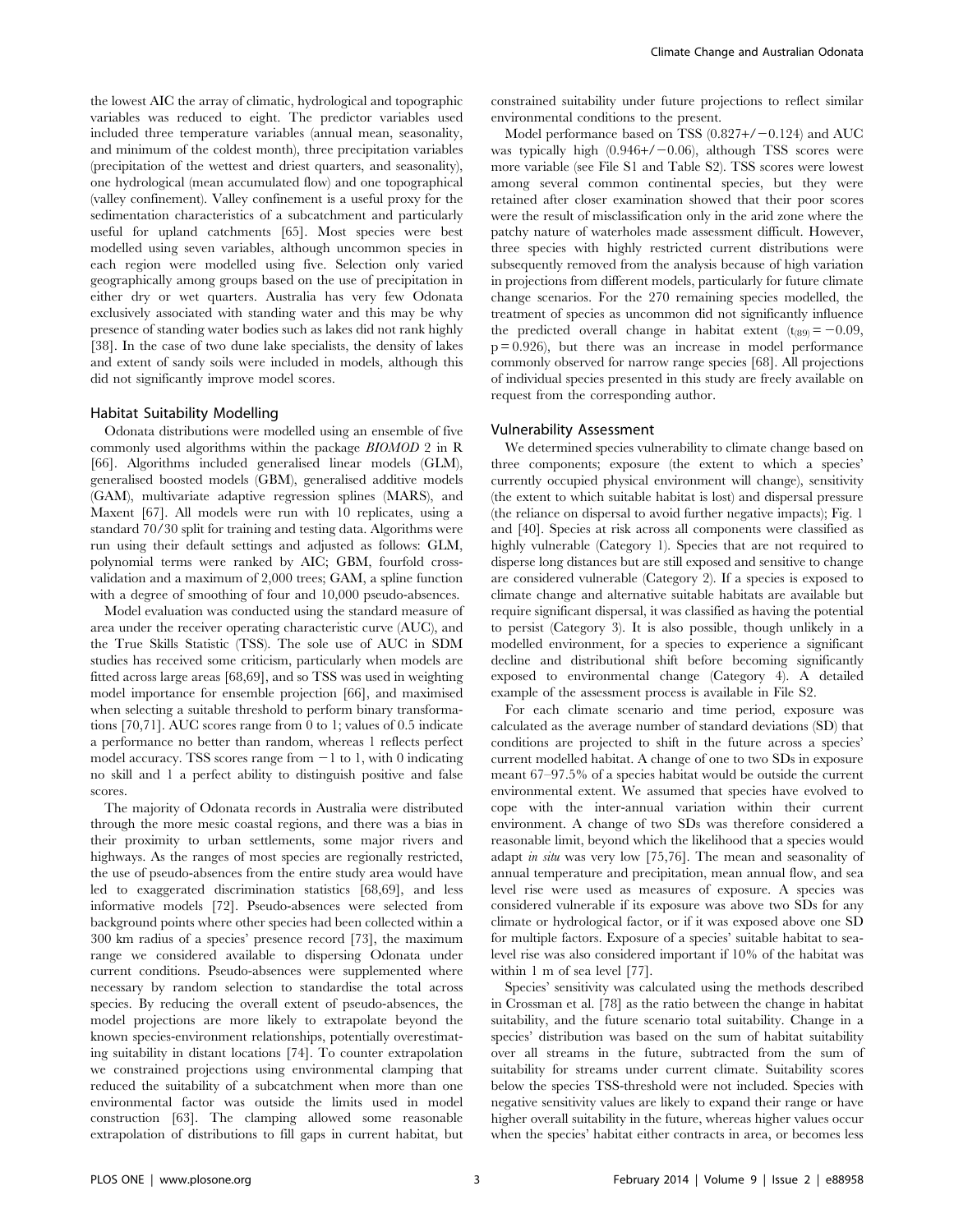

Figure 1. Categories of vulnerability to climate change. The effects of climate change on a species were based on three components: exposure, sensitivity and dispersal pressure. Possible adaptation options are given for species at risk under multiple components (adapted from [40]). doi:10.1371/journal.pone.0088958.g001

suitable. Species with sensitivity ratios above one were considered highly vulnerable.

# Dispersal

In addition to exposure and sensitivity, the adaptive capacity of a species can also affect vulnerability. Dispersal is a key aspect of adaptive capacity because it affects the proportion of environmentally suitable habitat that a species can occupy, both now and in the future. Dispersal constraints were initially used to prevent highly unlikely scenarios requiring long-distance movements and improve upon standard no- and full-dispersal comparisons [79]. As the raw species model was constrained using a relatively high dispersal rate the estimate of vulnerability was considered conservative. The analysis of the impact of dispersal capacity on species vulnerability was therefore made in relation to this upper rate. Species were considered more vulnerable if suitable habitat in the future was distant from current records, or if the extent of suitable habitat rapidly declined when the dispersal threshold was reduced (see examples in File S2).

Measuring dispersal capacity directly is extremely difficult but studies of genetic population structure in aquatic insects suggest regular movement does occur across catchment divisions [80]. Migratory dragonflies can move 12 km per day [81] and as the climate has changed over the past few decades, there have been an increasing number of reports of species dispersing considerable distances to colonise new regions; e.g. Anax imperator (Leach, 1815) 88 km per year [82]. Nonetheless, most species are likely to disperse much shorter distances. Six European species studied by Jaeschke et al. [83] disperse between 0.5 and 14 km per year and the 37 non-migratory British species studied by Hickling et al. [84] expanded north by an average 6.8 km per year.

We restricted the area of suitable habitat available to a species based on a cost-weighted distance, and a dispersal kernel. The cost-weighted distance calculates a least-cost path across a 1 km grid that determines the cost of movement (done in ArcMap 10.1). Distance from recorded observations of a species to the centroid of other streams could be modified by altering the cost of movement across surfaces such as open water [85]. We then used a dispersal kernel based on a four-parameter logistic curve to model declining

dispersal probability in an ecologically relevant way (Fig. 2). The dispersal kernel converted the cost-weighted distances to a value between 0 and 1 that indicates the probability of dispersal to that stream from known presences [78,86]. The threshold distance and decay rate of the dispersal curve were varied so that weighting suitability scores by dispersal probability are reduced at distant locations beyond the threshold.

The choice of appropriate threshold and dispersal cost was based on the initial observation that many Odonata in Victoria have not been recorded in Tasmania, about 200 km away across the Bass Strait. However, a 200 km threshold would have prevented continuous distribution of some species in northern and central Australia where gaps are most likely a reflection of low sampling. As a result, we doubled the cost of crossing open water, but increased the threshold to 300 km, thereby allowing continuous mainland distributions and still constraining species occurrence in Tasmania if they currently only occur on the mainland. Under future projections, potential range shifts were allowed to occur by increasing the threshold distances to 630 and 1080 km for 2055 and 2085 respectively. These distances were equivalent to an expansion of  $15 \text{ km}$  year<sup>-1</sup> from their current recorded position; a rate observed in the damselfly Sympecma fusca, that has responded rapidly to climate change in Sweden [82]. Interestingly



Figure 2. Modelled probability of species dispersal with distance from known records. Under current conditions (solid line) suitability is reduced around 300 km, and extended to 630 km (2055) and 1080 km (2085) under future climate change scenarios. doi:10.1371/journal.pone.0088958.g002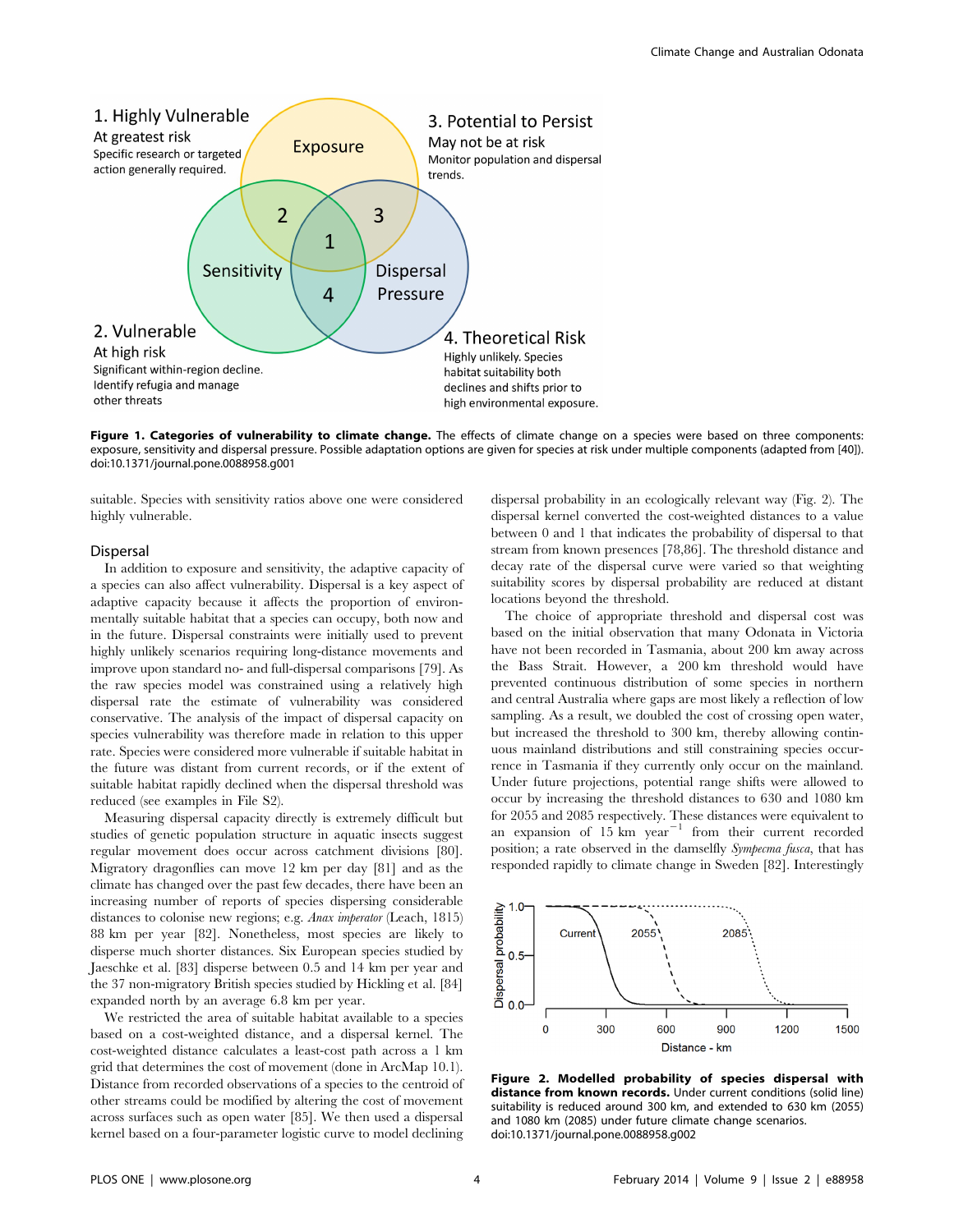the observed rate of expansion in the study by Hickling et al. [84] was not related to body size, indicating Anisoptera may not disperse more rapidly than Zygoptera [87]. In the absence of data for Australian species, this seemed an appropriate upper limit for this analysis [83].

To assess vulnerability based on the predicted pressure on a species to disperse, we split the assessment into two parts: the mean distance of habitat shifts, and the dependence of the sensitivity weighting on dispersal thresholds. First, we compared the mean distance from recorded observations of each species to all suitable habitat in their current and future modelled ranges using a Wilcoxon rank sum test. Species scored 0 if suitable habitat was not significantly further away from observed records in the future than the present, 1 if the difference was significant  $(p=0.05$  $\sim$ 2 SDs), and 2 if the difference was over three SDs, indicating decreasing overlap of habitats, or potentially greater fragmentation. The second approach identified the importance of rapid dispersal for a species by estimating at what point a reduction in dispersal ability from the conservative estimate of 15 km year<sup>-1</sup> would significantly reduce the habitat available based on the sensitivity weight. The dispersal thresholds were split into 30 levels with 10 high, medium and low thresholds between the current habitat limit (300 km) and future threshold (630 or 1050 km depending on the scenario) (see examples in File S2). Sensitivity weights increased as suitable habitat was successively removed and we estimated the rate of change from the slope of a regression between threshold distance (log transformed) and the sensitivity weight. A species was given a score of 3, 2 or 1 if the slope was less than one for high, medium or low thresholds respectively, and zero if it was not. Thus species whose future suitable habitats are concentrated in distant regions are considered more vulnerable because small reductions (0.5–5 km year<sup>-1</sup>) in dispersal capacity would significantly reduce the availability of suitable habitat. Thus combined with the habitat shift score, a maximum of 5 points was available, and species that scored three or more were considered vulnerable.

Finally, separate to the two measurements of dispersal ability above, we also considered the possibility that the Bass Strait could remain a barrier to species shifting their distributions to Tasmania under climate change. This time the dispersal kernel was kept constant, but by increasing the cost of movement across the sea to 100 times that of land the dispersal kernel then acts to remove all potentially suitable habitat from Tasmania for species not already recorded there. Although some Odonata occur either side of the Bass Strait (e.g. the damselfly Hemiphelbia mirabilis), most do not, and we compared the sensitivity and vulnerability scores of species affected by this change.

#### Conservation Priorities

The importance of all subcatchments to the conservation of vulnerable species was calculated for both highly vulnerable (Category 1) and vulnerable (Category 2) species for each time and emissions scenario. The score for all streams was the sum of habitat suitability weighted by the sensitivity weighting for that species in each scenario [78]. Thus, subcatchments scored highly if they contained suitable habitat for many vulnerable species, or for species that had experienced major declines in habitat suitability elsewhere.

#### Results



Figure 3. Percentage of species  $(n=270)$  found to be vulnerable to climate change according to their exposure, sensitivity and predicted pressure to disperse. Species are most vulnerable if they are at risk in all components (Category 1). doi:10.1371/journal.pone.0088958.g003

classified as vulnerable by 2085 (Category 2) due to high exposure to climatic change and significant declines in habitat suitability. A further 17% were classified as highly vulnerable (Category1) because to occupy suitable habitats they also need to disperse long distances (Fig. 3 and Fig. 4).

# Exposure

Environmental conditions shifted beyond the range experienced by 50–95% of species in their current suitable range under future climate change. By 2085 the current distribution of 30–61% of species was two SDs outside their current mean annual temperature range and two SDs outside the current range of annual flow in 59–71% of species. In all, 39–65% of species were exposed over multiple factors, and the number of factors to which a species was exposed was higher among uncommon species  $(t<sub>(93)</sub> = -7.62, p = <0.001)$ . The species with the greatest exposure to potential change was Archiargiolestes parvulus (Watson, 1977), exposed across four factors as well as sea level rise. A 1 m rise in sea level was influential (loss $>10\%$ ) for 44 species that on average lost 17% (SD 7.8, max 37%) of their suitable habitat due to this factor alone.

#### Sensitivity

Species whose habitat was predicted to either contract substantially or to become significantly less suitable had a higher sensitivity weight. The predicted range of sensitivity scores reflects a broad range of potential responses from considerable expansion (e.g.  $S = -0.84$ , +500% for *Camacinia othello* Tillyard 1908) to near extinction (e.g.  $S = 30.5$ ,  $-97\%$  for *Lathrocordulia metallica* Tillyard 1911). Under both RCP6 and RCP8.5 emissions scenarios, six species (Austroaeschna ingrid Theischinger 2008, Austroaeschna muelleri Theischinger 1982, Hemigomphus cooloola Watson 1991, Indolestes obiri Watson 1979, Lestoidea lewisiana Theischinger 1996, Nososticta pilbara Watson 1969) are predicted to lose all suitable habitat by 2055. Fifteen species (including the six above) are predicted to have no suitable habitat remaining by 2085. Sensitivity weight was

Between 56 and 69% of species are predicted to experience an overall decline in habitat extent by 2085 depending on emissions scenario. Using the RCP 8.5 scenario, 17% of species were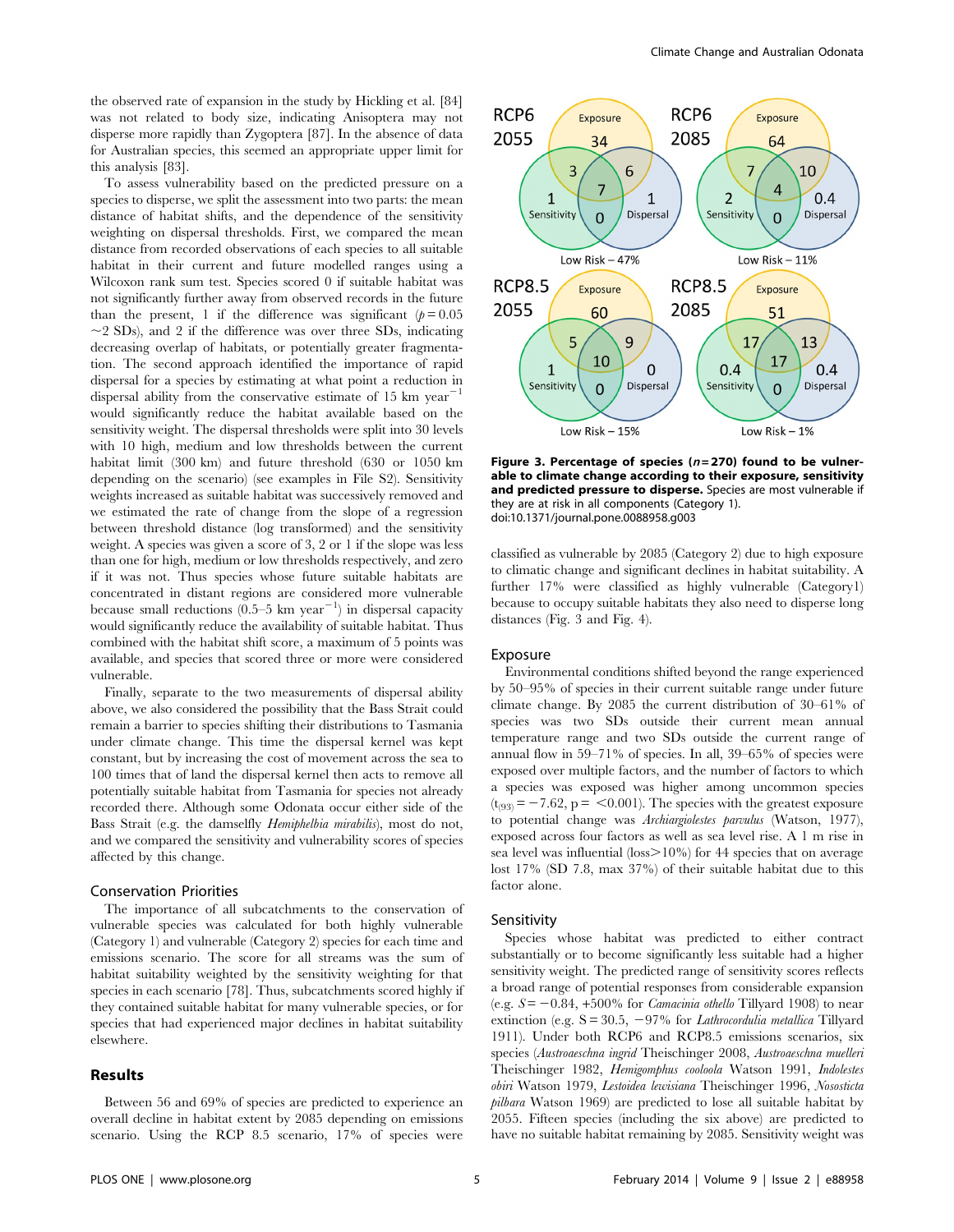

Figure 4. Predicted suitable habitat in south-eastern Australia under current climate and 2055 and 2085 using emissions scenario RCP8.5 for Notoaeschna sagittata, Coenagrion lyelli and Petalura gigantea. High suitability is in dark green. doi:10.1371/journal.pone.0088958.g004

not correlated with overall habitat extent  $(r^2 = 0.313)$  because there could be significant losses or gains in suitability as well. It was also not highly correlated with loss of current suitable habitat  $(r^2<0.2)$ because many species were assumed to be able to colonise new suitable habitats.

#### Dispersal Pressure

When relatively rapid movement  $(15 \text{ km } \text{ year}^{-1})$  using the dispersal kernel was assumed, most species were projected to be able to shift to higher latitudes (68%  $>1^{\circ}$  by 2085–RCP8.5) or altitudes (46 Wet Tropics species move 245 m higher on average by 2085–RCP8.5), consistent with the exposure to rising temperatures. For example under the RCP8.5 scenario, 85 species were projected to potentially shift their distributions an average of  $370 \text{ km}$  by  $2085 \text{ (max. species average = } 862 \text{ km})$ . Successful transitions to these new habitats are less likely with increasing distance and we scored species vulnerability based on both distance travelled, and the impact of distance threshold on the species overall sensitivity. Of the 85 species above, 31 were projected to experience significant declines if the dispersal rate was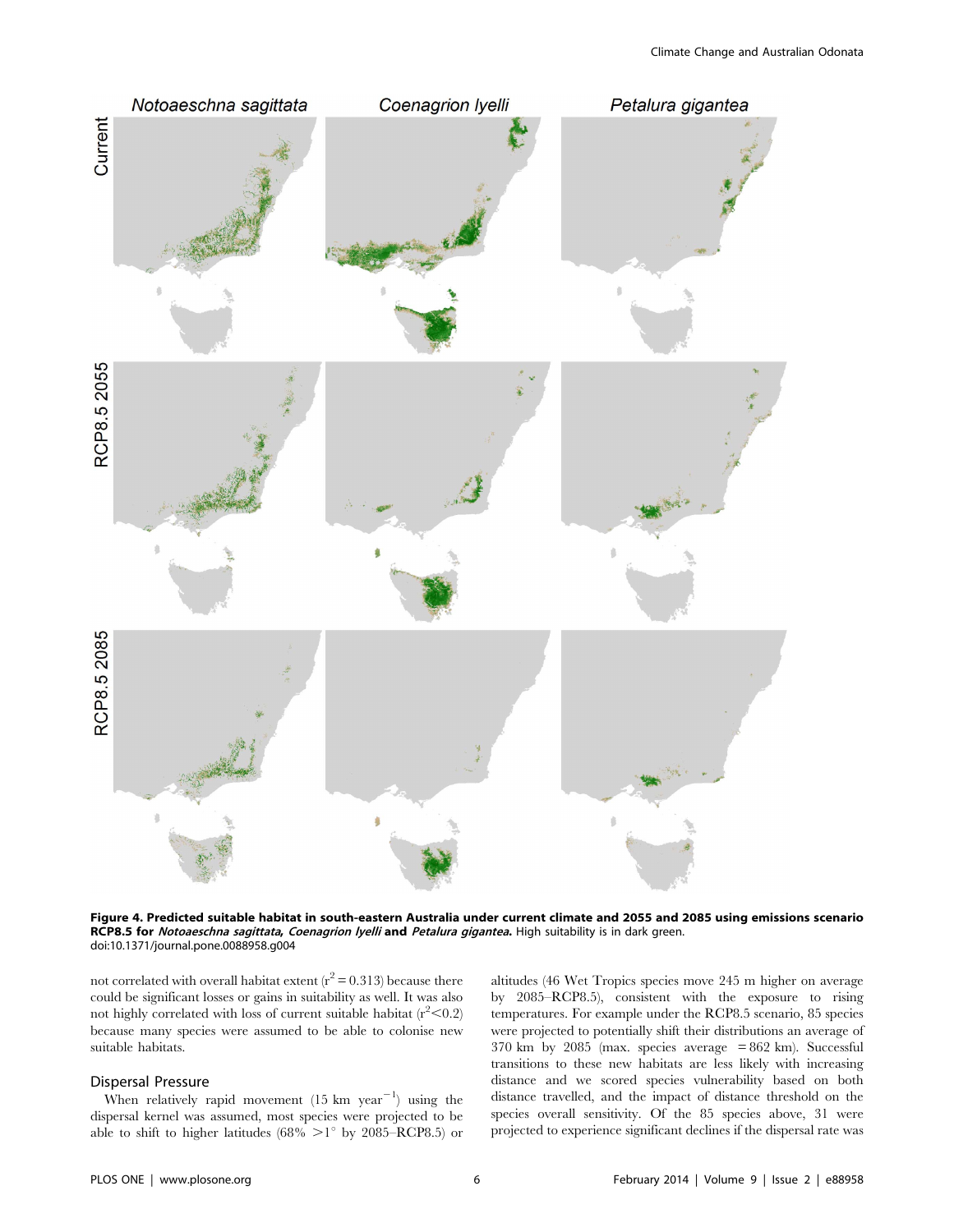reduced by just 0.5 to 5  $km$  year<sup>-1</sup>. Manipulation of the dispersal kernel also showed that some species could be more vulnerable in the mid-term (2055) than under long-term projections (2085) because they needed to disperse long distances by 2055 to reach suitable habitat. This is partly the reason why the proportion of species in Category 1 is higher under scenario RCP6 in 2055 than 2085.

This assessment chose to rank each of the three components of vulnerability equally, and therefore only species at risk in all components were classified as highly vulnerable (i.e. Category 1 Fig. 4a). However, Category 2 species from the far south-west of the continent and from Tasmania do not have the option of shifting to habitats further south, and likewise suitable habitat conditions for species in the Wet Tropics are not predicted to become available elsewhere, meaning the species are inherently dispersal limited by the landscape [40]. Despite being highly exposed and sensitive to change, the lack of opportunity for movement meant habitats declined in situ, and dispersal capacity may be unlikely to contribute to greater vulnerability (Fig. 4b). In some cases, the overall decline (and sensitivity score) in suitable habitat was greater than for Category 1 species and therefore species in Category 2 are still considered at high risk (Fig. 1 and Fig. 3). Although a high proportion of species are predicted to be exposed to climate change, sensitivity was low for many species if suitable habitat was still available or even increased overall (Category 3, Fig. 4c).

# Dispersal Barriers

By assuming an increased cost of dispersal across the open sea, predicted suitable habitat in Tasmania was removed for species currently found only on the mainland. Potentially suitable habitat could be available in Tasmania for up to 73 new species by 2085 under the RCP8.5 scenario (Fig. 4a and c). In many cases losing this potential dispersal option was not significant, but for 24 species the increase in the sensitivity weighting was sufficient to alter their overall score and switch the category of vulnerability from Category 3 to Category 1 or 2 (see Fig. 1). Changing the nature of the Bass Strait to a dispersal barrier is particularly significant for the projections for three upland specialists found on the mainland (Cordulephya montana Tillyard 1911, Austroaeschna subapicalis Theischinger 1982, A. flavomaculata Tillyard 1916), reducing the availability of their potential new habitat by 36–90%.

#### Conservation Priorities for Vulnerable Species

Priority streams and rivers important for conserving the highly vulnerable Category 1 and high risk Category 2 species varied for different time periods and emissions scenarios modelled, but were largely nested within the same core regions (Fig. 5). For the most vulnerable Category 1 species, pockets of permanent water in the Pilbara and north-west of Australia are critical, in particular the Gascoyne and Ashburton rivers. By 2085, there is also a strong emphasis on coastal New South Wales and high altitude areas extending south to the Australian Alps. Without assuming high dispersal limitations to crossing the Bass Strait, Tasmania will also be an important conservation focus. Although not under pressure to disperse, Category 2 species would become increasingly restricted to pockets of suitable habitat within the Wet Tropics and east Cape York peninsula in northern Queensland, the far south-west of Western Australia, Tasmania and small areas within the Kimberley in the north.

# **Discussion**

This study predicts that 56–69% (153–187 species) of the Australian Odonata modelled will experience a decline in habitat extent by 2085 as a result of climate change, including a number of potential extinctions in the medium and long term. A third of modelled species were considered highly vulnerable or vulnerable by 2085–RCP8.5 (Category 1 and 2) and though species vulnerability was reduced under a more moderate emissions scenario (RCP6) they remain highly dependent on their ability to rapidly track shifting habitats. Priorities for the conservation of vulnerable species are highest in the south-west and south east of the continent, the Wet Tropics region, and in the rivers in the north-west.

Species classified as uncommon prior to modelling were more likely to be vulnerable to the effects of climate change because of their higher exposure. This seems reasonable given stochastic fluctuations from climatic disturbances represent a greater risk to small populations [39]. Australian Odonata appear to face a similar degree of threat as European aquatic macroinvertebrates where 57% of species are predicted to decline by 2080 [16]. Several recent modelling studies have assessed climate change effects on a variety of taxa across continental Australia [45,46,88] and Odonata appear to be among the less threatened taxa, although the rarest taxa were not modelled. Although there is some congruence between the distribution of the most vulnerable Odonata and species of birds and crayfish, differences in the distribution of threatened terrestrial and freshwater taxa demonstrates the importance of combining datasets to avoid taxonomic biases when setting conservation priorities [89].

### Modelling limitations

All models could be improved with greater availability of occurrence records [18], or more detailed environmental data [90]. However, the main cause of uncertainty stems from the fact that modelling techniques that make projections based on environmental predictors and presence-only data are at risk of over-estimating suitable habitat extent and including errors of commission because the models assume that all suitable climate space is occupied [91]. Although we account for a number of issues including testing and incorporating a number of nonclimatic variables, targeting selection of background points and limiting the degree of extrapolation to novel environments [22], other factors including local habitat conditions, dispersal and species interactions could limit species occurrence within regions of environmental suitability.

While climate and historical factors account for the distribution of freshwater biota at regional spatial scales [92], and the high spatial resolution of the study increased the potential for microclimatic refugia to be identified [91,93], species occurrence within stream segments is often determined by additional factors such as water volume, habitat heterogeneity, water chemistry, temperature, disturbance and predation e.g. [94,95]. If these conditions are not suitable within a climatically suitable region [96], then by default a species will be absent from the entire region. For example, the extent of stream habitat available to species specialising in riffles (e.g. Lestoideidae spp.), bogs (e.g. Petalura spp.) or waterfalls (e.g. Austropetalia spp.) will only be a fraction of the subcatchment. In addition, an important factor affecting habitat suitability is human disturbance, with large areas of the landscape already modified [97]. Highly disturbed sites could have been excluded in this analysis, except that our understanding of how rapidly habitat suitability changes, and at what point this could exclude a species, is poor. One method for improving our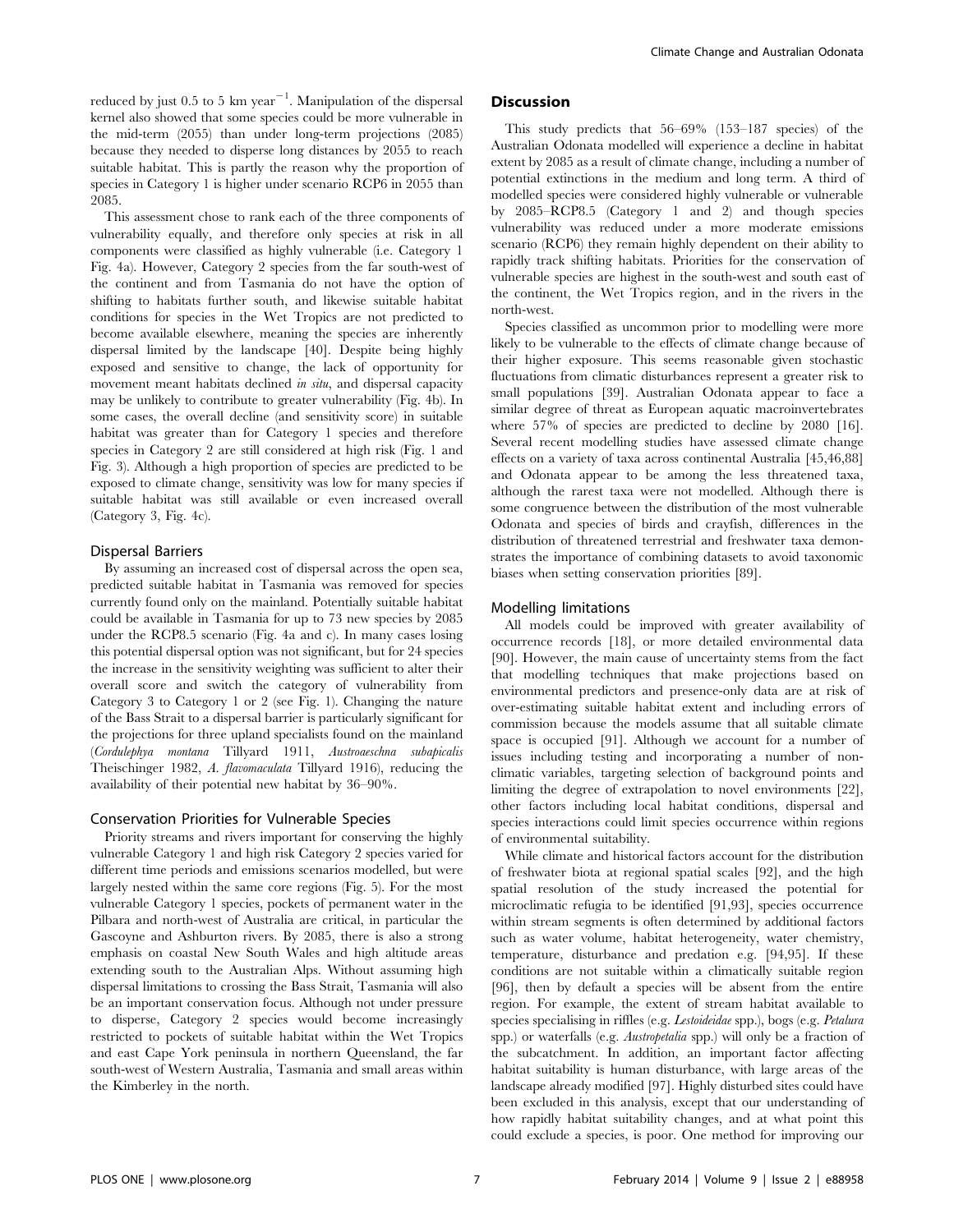

Figure 5. Map of conservation priorities for Odonata vulnerable to climate change in Categories 1 and 2. The panels show priorities in dark blue for (a) Australia, and regional views of (b) Tasmania, (c) the north-west, (d) Cape York peninsula, (e) the south-west and (f) the south-east. doi:10.1371/journal.pone.0088958.g005

understanding would be to examine the assembly rules that determine local composition from a species pool generated by SDMs [98].

Although we include changes in stream hydrology within our models, climate change could alter the intensity of cease-to-flow events, floods, droughts and increase evaporation of pool habitats, modifying the true nature of habitat availability within a subcatchment from year to year [32,99]. A switch from perennial to intermittent streams and ponds reduces the time available for larvae to complete development, but may well suit some taxa such as Lestidae [38]. The threat of saltwater intrusion as a result of sealevel rise is also potentially under-appreciated, as many species were projected to lose habitat along the east coast, including some

dune system specialists [100,101]. Finally, it is worth noting that a species may persist in a region modelled as climatically unsuitable. Nososticta pilbara was predicted to lose all climatically suitable habitat, but because it primarily occurs in a few groundwater-fed streams, it may persist in these refuge habitats in the future, resilient to the broader changes in climate [102].

For suitable habitat to support a particular species it must also be within dispersal range. Odonata are among the strongest of flying insects, but dispersal ability can still limit their ability to colonise suitable habitat e.g. [103]. Estimates of dispersal ability could be improved through more intensive monitoring of range shifts or by mark-recapture studies [104], but even then it can be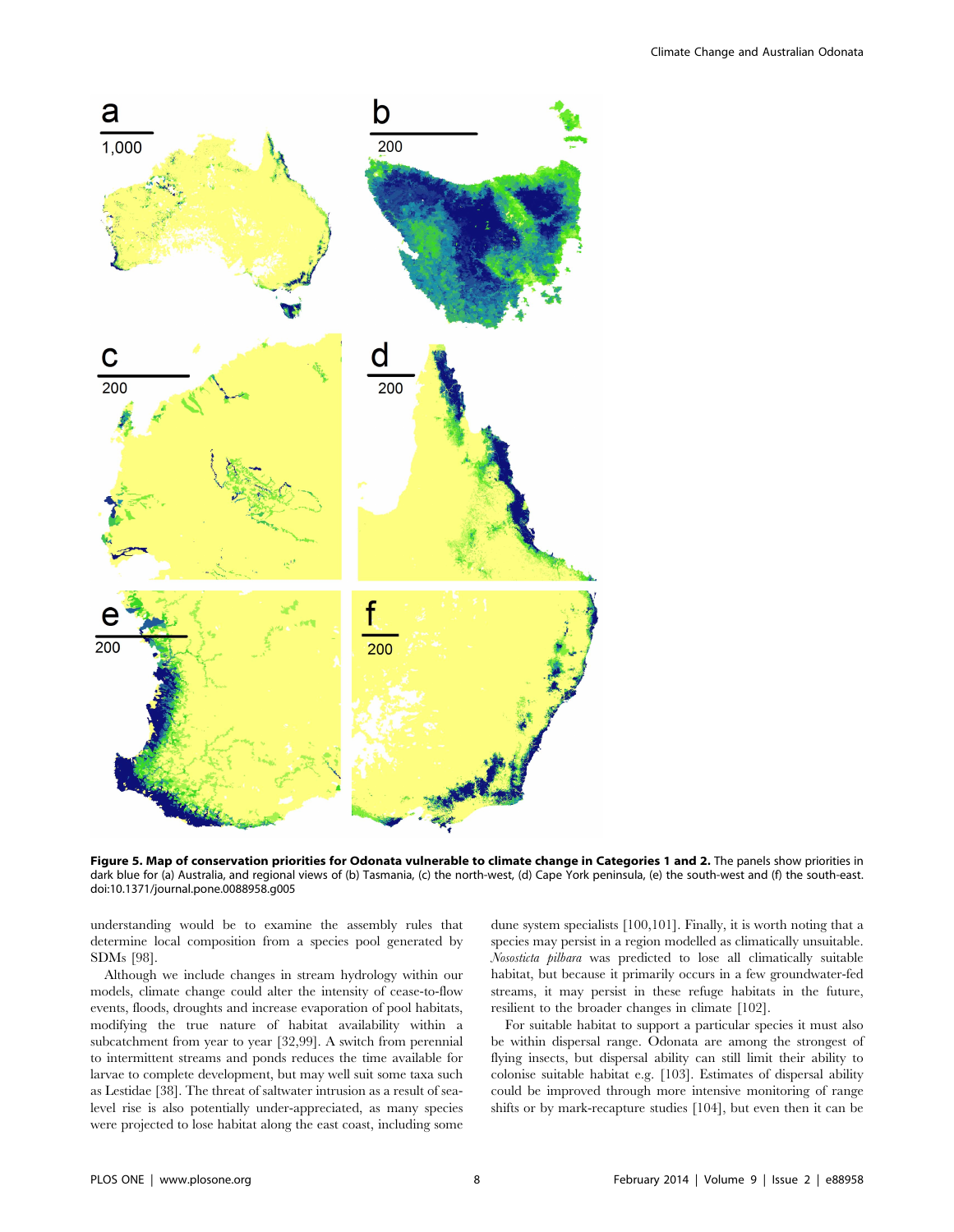difficult to relate species' traits and landscape suitability to the distances travelled in response to climate change [87].

Our assessment of the contribution dispersal could have to vulnerability is more thorough than previous studies that have simply assumed either full- and no-dispersal [105]. Some species modelled in this study will not disperse as quickly as 15 km year<sup>-1</sup>, perhaps because they have multi-year development as larvae [83], or due to preferences for lentic or lotic habitats [106]. The Bass Strait is likely to present a dispersal barrier to at least some of the 24 species we predict will be affected, and exacerbate the decline in available habitat. Furthermore, while many species classified in Category 3 are not considered at risk because their sensitivity is low, this will only be the case if they can colonise new habitats, and their progress should be monitored.

Although Odonata are generalist predators, and therefore not reliant on particular prey species, competition amongst ecologically similar species or with other macroinvertebrates could also modify their future distributions. For example, the competitive balance between two coexisting dragonfly species in Germany is predicted to become skewed as temperature increases because one will grow faster, and is subsequently more likely to prey on the smaller conspecific larvae [107]. Changes in the structure of fish assemblages [26] could also result in changes to predation pressure [108].

Based on the range of limitations that could potentially reduce the realised distribution of species from the modelled extent, the suitability scores are best viewed as a species' maximum potential abundance in an area [109]. Therefore, although some species may adapt or have the flexibility to occupy novel climates, the risk of local and potentially global extinction is likely to be significantly higher than we can currently identify due to our limited knowledge of species ecology [19]. Furthermore, insufficient records for 51 Odonata meant SDMs could not be applied to the species potentially at greatest risk under climate change.

#### Implications for Management and Conservation

Australia's low relief offers little capacity for altitudinal movement, meaning most species must undergo latitudinal shifts to stay within their current environmental envelopes. All species determined to be vulnerable or highly vulnerable are endemic to Australia, and given Australia's history of isolation from neighbouring countries such as Papua New Guinea [110], it is unlikely species would be able to reach suitable habitats outside Australia (but see [111]). Our modelling indicated that suitable odonate habitats retreated to higher elevations in the Wet Tropics, where changes in precipitation and cloud cover that threaten rainforest vertebrates could also affect these invertebrates [112]. Several high elevation species in New South Wales are also highly isolated, and these regions will also become priorities for other species as climate change intensifies. Within cooler region such as Tasmania, regional endemics may persist unless other environmental changes alter habitat suitability e.g. fire [113], and if they are not competitively displaced by immigrant species [107]. Many species endemic to the Pilbara or south-west Australia will be reliant on the availability of permanent freshwater to avoid extinction [102,114].

Preventing the loss of species in the face of multiple stressors, many of which are synergistic with the effects of climate change, is a virtually impossible task [115]. Nonetheless, climate change presents a clear danger to Odonata and other freshwater species and we can improve conservation efficiency by incorporating these projections into decision-making [116], identifying suitable strategies before declines become severe [117]. Habitat restoration can be effective at local scales and insect populations including Odonata can be quick to respond [118,119], although problems may persist if restoration does not account for upstream influences or when sites are isolated [120]. Freshwater refugia will be crucial to species persistence in regions like the Wet Tropics [45] and the Australian alpine region, but also more generally during droughts, as the climate continues to change [121].

Although the predicted risks to Australian Odonata from climate change outlined in this study are significant, they are probably quite conservative. Other threats such as habitat modification and water extraction would also need to be included to avoid underestimating the true extinction risk [122]. Shifts in suitable habitat predicted by this analysis could soon become observed range shifts and the current and future value of streams should be considered in conservation planning.

# Supporting Information

Table S1 Sources of Australian Odonata Occurrence Data.

(PDF)

### Table S2 Ensemble model scores and scenario range changes. (PDF)

File S1 Predictor variables and model validation summary. This file contains Table A and Figure S1. Table A, Environmental factors used to predict species distributions and their mean predictive importance (r2). Figure S1, The ensemble model score for each species  $(n = 270)$  based on either the area under the receiver operating characteristic curve (AUC), or the True Skill Statistic (TSS).

(PDF)

File S2 Demonstration of species vulnerability assessment. This document contains Figure S2–S10 and Table S3–S7. Figure S2, Distribution of occurrence records for Notoaeschna sagittata (green, n = 336), Tetrathemis irregularis cladophila (red, n = 57) and Austrosticta frater (blue,  $n = 24$ ). Figure S3, Predicted habitat suitability for Notoaeschna sagittata under current and future climatic conditions. Figure S4, Predicted habitat suitability for Tetrathemis irregularis cladophila under current and future climatic conditions. Figure S5, Predicted habitat suitability for Austrosticta frater under current and future climatic conditions. Figure S6, Density plot showing the frequency of habitat suitability scores within the current and future range of Tetrathemis irregularis cladophila. Figure S7, Distance (km) from existing records of a species to all other sites. Figure S8, The probability of dispersal according to distance from occurrence records. Figure S9, Sensitivity weighting for RCP8.5 2085 plotted against dispersal threshold. Figure S10, Categories of vulnerability to climate change effects for species based on three components; exposure, sensitivity and dispersal pressure. Table S3, Predicted change in suitable habitat for two emissions scenarios for 2055 and 2085. Table S4, Summary of scoring system for environmental exposure. Table S5, Environmental exposure scores for Notoaeschna sagittata, Tetrathemis irregularis cladophila and Austrosticta frater. Table S6, Average habitat shifts (km) under climate change scenarios. Table S7, Scoring for the dispersal component of the vulnerability assessment. (PDF)

#### Acknowledgments

We are grateful to the numerous institutions that provided locality records (Australian National Insect Collection, Australian Plant and Pest Database, Australian Museum, Bush Blitz, Museum and Art Gallery of the Northern Territory, National Museum Victoria, New South Wales Office of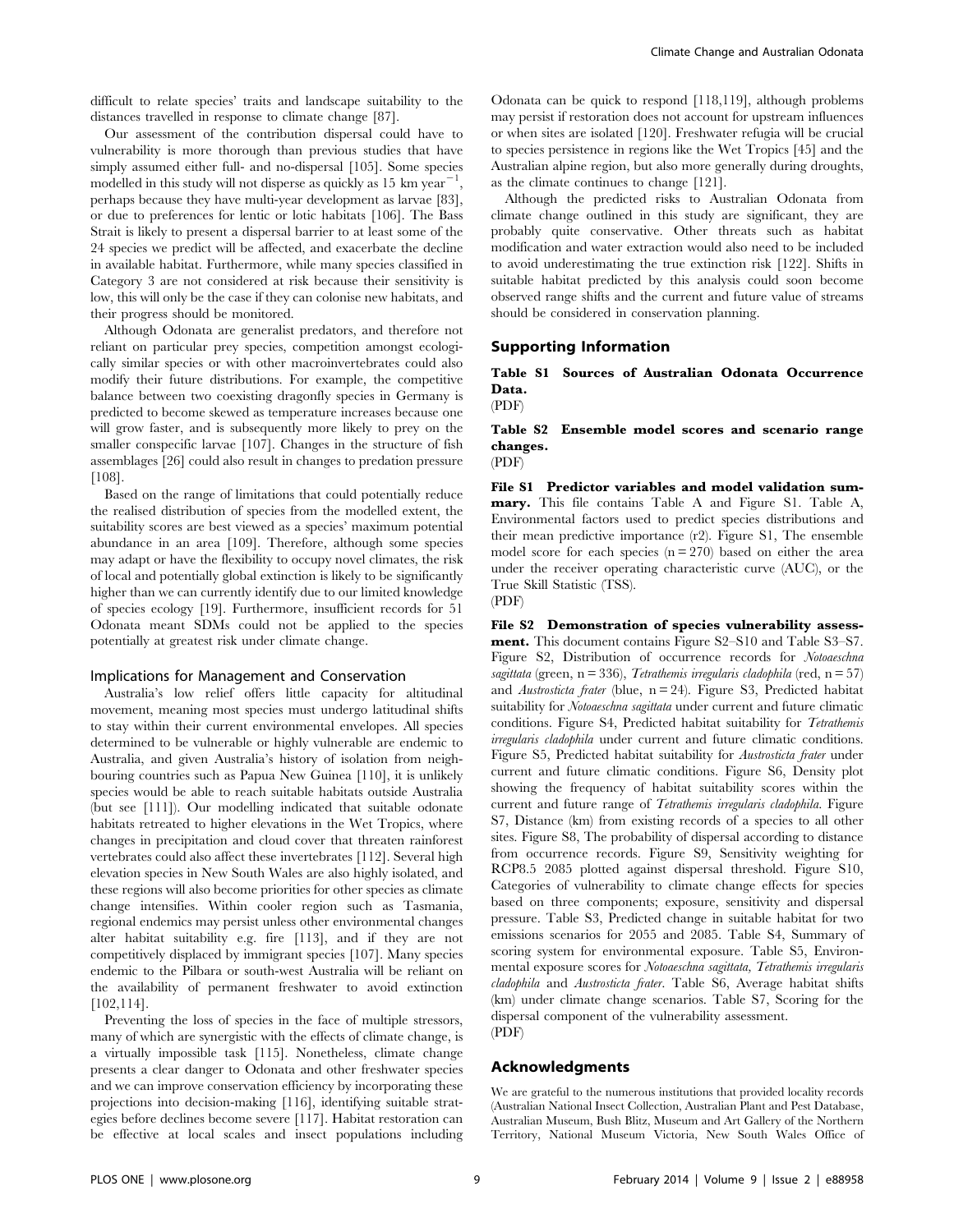Environment and Heritage, Queensland Museum, Queen Victoria Museum and Art Gallery, South Australian Museum, Sydney Catchment Authority, Tasmanian Museum and Art Gallery, Victoria Environmental Protection Agency). Furthermore, a number of individuals helped source data, or provided records from their own collections – we thank Chris Burwell, John Dean, Nick Donnelly, Ian Endersby, Rosser Garrison, John Hawking, Vincent Kalkman, Richard Marchant, Jan Miller, Susan Nichols, Fons Peels, Adrian Pinder, Reiner Richter and Ros StClair. Lastly we thank Linda Beaumont, Abigail Cabrelli, Jane Elith, Damien

#### References

- 1. Vörösmarty CJ, McIntyre PB, Gessner MO, Dudgeon D, Prusevich A, et al. (2010) Global threats to human water security and river biodiversity. Nature 467: 555–561.
- 2. Durance I, Ormerod SJ (2007) Climate change effects on upland stream macroinvertebrates over a 25-year period. Global Change Biology 13: 942– 957.
- 3. Ricciardi A, Rasmussen JB (1999) Extinction rates of North American freshwater fauna. Conservation Biology 13: 1220–1222.
- 4. Flenner IDA, Richter O, Suhling F (2009) Rising temperature and development in dragonfly populations at different latitudes. Freshwater Biology 55: 397–410.
- 5. Floury M, Usseglio-Polatera P, Ferreol M, Delattre C, Souchon Y (2012) Global climate change in large European rivers: long-term effects on macroinvertebrate communities and potential local confounding factors. Global Change Biology 19: 1085–1099.
- 6. Döll P, Zhang J (2010) Impact of climate change on freshwater ecosystems: A global-scale analysis of ecologically relevant river flow alterations. Hydrology and Earth System Sciences Discussions 7: 1305–1342.
- 7. Lough JM, Hobday AJ (2011) Observed climate change in Australian marine and freshwater environments. Marine and Freshwater Research 62: 984–999.
- 8. Winn KO, Saynor MJ, Eliot MJ, Eliot I (2006) Saltwater intrusion and morphological change at the mouth of the East Alligator River, Northern Territory. Journal of Coastal Research 22: 137–149.
- 9. Nelson KC, Palmer MA, Pizzuto JE, Moglen GE, Angermeier PL, et al. (2009) Forecasting the combined effects of urbanization and climate change on stream ecosystems: From impacts to management options. Journal of Applied Ecology 46: 154–163.
- 10. Ormerod SJ, Dobson M, Hildrew AG, Townsend CR (2010) Multiple stressors in freshwater ecosystems. Freshwater Biology 55: 1–4.
- 11. Maloney KO, Weller DE (2011) Anthropogenic disturbance and streams: land use and land-use change affect stream ecosystems via multiple pathways. Freshwater Biology 56: 611–626.
- 12. Taubmann J, Theissinger K, Feldheim KA, Laube I, Graf W, et al. (2011) Modelling range shifts and assessing genetic diversity distribution of the montane aquatic mayfly Ameletus inopinatus in Europe under climate change scenarios. Conservation Genetics 12: 503–515.
- 13. Woodward G, Perkins DM, Brown LE (2010) Climate change and freshwater ecosystems: Impacts across multiple levels of organization. Philosophical Transactions of the Royal Society B: Biological Sciences 365: 2093–2106.
- 14. Hassall C, Thompson DJ, French GC, Harvey IF (2007) Historical changes in the phenology of British Odonata are related to climate. Global Change Biology 13: 933–941.
- 15. Hickling R, Roy DB, Hill JK, Fox R, Thomas CD (2006) The distributions of a wide range of taxonomic groups are expanding polewards. Global Change Biology 12: 450–455.
- 16. Domisch S, Araújo MB, Bonada N, Pauls SU, Jähnig SC, et al. (2012) Modelling distribution in European stream macroinvertebrates under future climates. Global Change Biology 19: 752–762.
- 17. Chessman BC (2009) Climatic changes and 13-year trends in stream macroinvertebrate assemblages in New South Wales, Australia. Global Change Biology 15: 2791–2802.
- 18. Comte L, Buisson L, Daufresne M, Grenouillet G (2012) Climate-induced changes in the distribution of freshwater fish: observed and predicted trends. Freshwater Biology 58: 625–639.
- 19. Cardoso P, Erwin TL, Borges PAV, New TR (2011) The seven impediments in invertebrate conservation and how to overcome them. Biological Conservation 144: 2647–2655.
- 20. Abell R, Allan JD, Lehner B (2007) Unlocking the potential of protected areas for freshwaters. Biological Conservation 134: 48–63.
- 21. Elith J, Leathwick JR (2009) Species distribution models: Ecological explanation and prediction across space and time. Annual Review of Ecology, Evolution, and Systematics. 677–697.
- 22. Heikkinen RK, Luoto M, Arau´jo MB, Virkkala R, Thuiller W, et al. (2006) Methods and uncertainties in bioclimatic envelope modelling under climate change. Progress in Physical Geography 30: 751–777.
- 23. Arau´jo MB, Peterson AT (2012) Uses and misuses of bioclimatic envelope modeling. Ecology 93: 1527–1539.
- 24. Sinclair SJ, White MD, Newell GR (2010) How Useful Are Species Distribution Models for Managing Biodiversity under Future Climates? Ecology and Society 15.

Georges, Janet Stein, Wilfried Thuiller and Jeremy VanDerWal for their advice and expertise on the methodology.

# Author Contributions

Conceived and designed the experiments: AB. Performed the experiments: AB. Analyzed the data: AB DN. Contributed reagents/materials/analysis tools: AB DD GT. Wrote the paper: AB DN ET LH.

- 25. Bond N, Thomson J, Reich P, Stein J (2011) Using species distribution models to infer potential climate change-induced range shifts of freshwater fish in south-eastern Australia. Marine and Freshwater Research 62: 1043–1061.
- 26. Buisson L, Grenouillet G, Villéger S, Canal J, Laffaille P (2012) Toward A Loss Of Functional Diversity In Stream Fish Assemblages Under Climate Change. Global Change Biology 19: 387–400.
- 27. Klamt M, Thompson R, Davis J (2011) Early response of the platypus to climate warming. Global Change Biology 17: 3011–3018.
- 28. Cordellier M, Pfenninger M (2009) Inferring the past to predict the future: Climate modelling predictions and phylogeography for the freshwater gastropod Radix balthica (Pulmonata, Basommatophora). Molecular Ecology 18: 534–544.
- 29. Balint M, Domisch S, Engelhardt CHM, Haase P, Lehrian S, et al. (2011) Cryptic biodiversity loss linked to global climate change. Nature Clim Change 1: 313–318.
- 30. Alexander LV, Arblaster JM (2009) Assessing trends in observed and modelled climate extremes over Australia in relation to future projections. International Journal of Climatology 29: 417–435.
- 31. Perkins SE, Alexander LV, Nairn JR (2012) Increasing frequency, intensity and duration of observed global heatwaves and warm spells. Geophysical Research Letters 39: L20714.
- 32. Hobday AJ, Lough JM (2011) Projected climate change in Australian marine and freshwater environments. Marine and Freshwater Research 62: 1000– 1014.
- 33. Arau´jo MB, Luoto M (2007) The importance of biotic interactions for modelling species distributions under climate change. Global Ecology and Biogeography 16: 743–753.
- 34. Rosset V, Oertli B (2011) Freshwater biodiversity under climate warming pressure: Identifying the winners and losers in temperate standing waterbodies. Biological Conservation 144: 2311–2319.
- 35. Bush A, Theischinger G, Nipperess D, Turak E, Hughes L (2013) Dragonflies: climate canaries for river management. Diversity and Distributions 19: 86–97.
- 36. Simaika JP, Samways MJ, Kipping J, Suhling F, Dijkstra K-DB, et al. (2013) Continental-scale conservation prioritization of African dragonflies. Biological Conservation 157: 245–254.
- 37. Ott J (2010) Biorisk Vol.5 Monitoring climate change with dragonflies; Ott J, editor. Sofia: Pensoft.
- 38. Theischinger G, Endersby I (2009) Identification guide to the Australia Odonata. Sydney: Department for Climate Change and Water NSW.
- 39. Williams SE, Shoo LP, Isaac JL, Hoffmann AA, Langham G (2008) Towards an integrated framework for assessing the vulnerability of species to climate change. PLoS Biology 6: 2621–2626.
- 40. Foden WB, Butchart SHM, Stuart SN, Vié J-C, Akçakaya HR, et al. (2013) Identifying the World's Most Climate Change Vulnerable Species: A Systematic Trait-Based Assessment of all Birds, Amphibians and Corals. PLoS ONE 8: e65427.
- 41. Arribas P, Abellán P, Velasco J, Bilton DT, Millán A, et al. (2012) Evaluating drivers of vulnerability to climate change: a guide for insect conservation strategies. Global Change Biology 18: 2135–2146.
- 42. Langhammer PF, Bakarr MI, Bennun LA, Brooks TM, Clay RP, et al. (2007) Identification and Gap Analysis of Key Biodiversity Areas: Targets for Comprehensive Protected Area Systems. Gland, Switzerland: IUCN. 29–35 p.
- 43. Kennard MJ (2010) Identifying high conservation value aquatic ecosystems in northern Australia. Australian Rivers Institute, Griffith University.
- 44. Wisz MS, Hijmans RJ, Li J, Peterson AT, Graham CH, et al. (2008) Effects of sample size on the performance of species distribution models. Diversity and Distributions 14: 763–773.
- 45. James C, VanDerWal J, Capon S, Hodgson L, Waltham N, et al. (2013) Identifying climate refuges for freshwater biodiversity across Australia. Gold Coast: National Climate Change Adaptation Research Facility. 150 p.
- 46. Reside AE, VanDerWal J, Phillips B, Shoo LP, Rosauer DF, et al. (2013) Climate change refugia for terrestrial biodiversity: Defining areas that promote species persistence and ecosystem resilience in the face of global climate change. Gold Coast: National Climate Change Adaptation Research Facility. 216 p.
- 47. Pearson RG, Raxworthy CJ, Nakamura M, Townsend Peterson A (2007) Predicting species distributions from small numbers of occurrence records: A test case using cryptic geckos in Madagascar. Journal of Biogeography 34: 102– 117.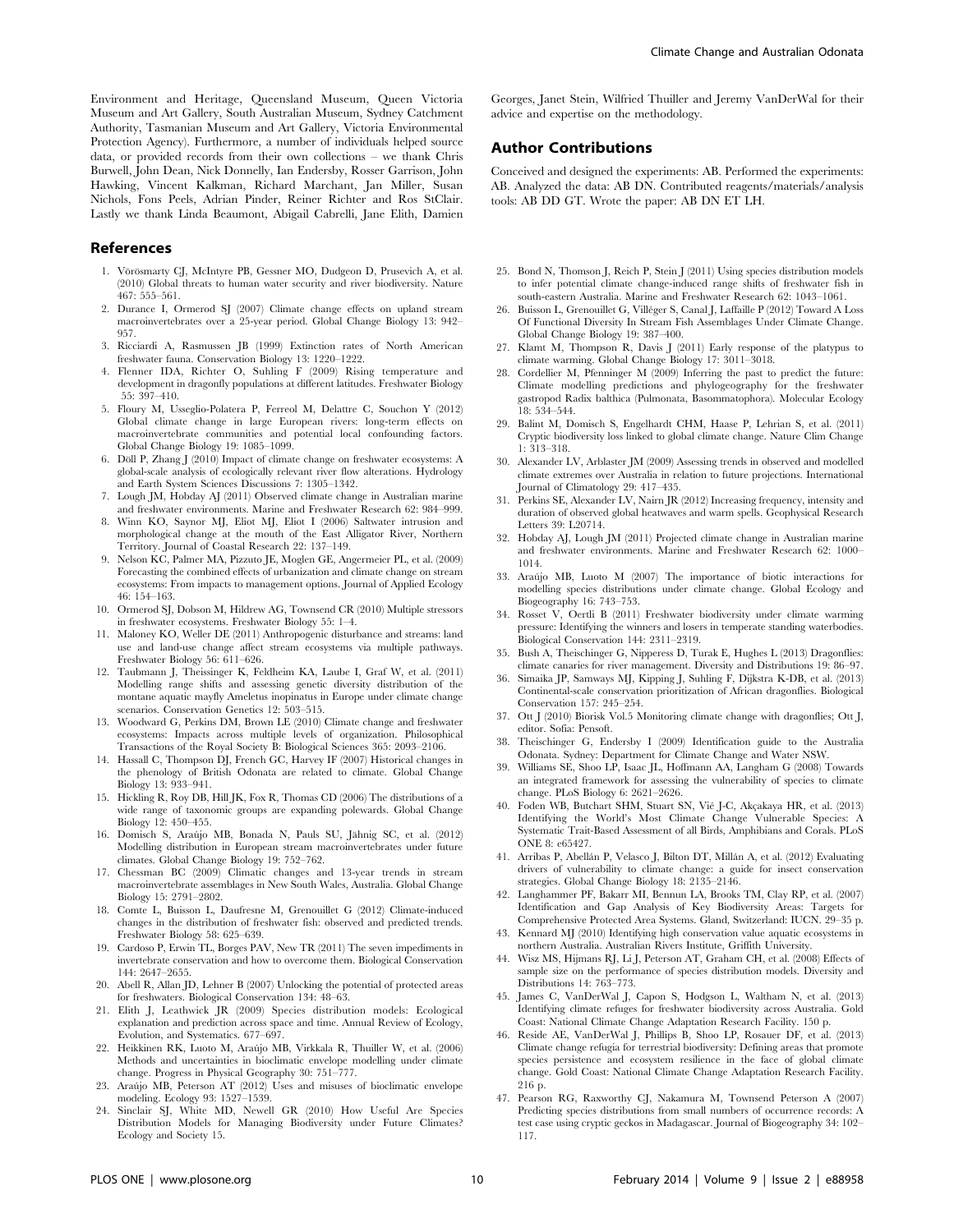- 48. Moss RH, Edmonds JA, Hibbard KA, Manning MR, Rose SK, et al. (2010) The next generation of scenarios for climate change research and assessment. Nature 463: 747–756.
- 49. van Vuuren DP, Edmonds J, Kainuma M, Riahi K, Thomson A, et al. (2011) The representative concentration pathways: an overview. Climatic Change 109: 5–31.
- 50. Rogelj J, Meinshausen M, Knutti R (2012) Global warming under old and new scenarios using IPCC climate sensitivity range estimates. Nature Clim Change 2: 248–253.
- 51. Fordham DA, Wigley TML, Watts MJ, Brook BW (2012) Strengthening forecasts of climate change impacts with multi-model ensemble averaged projections using MAGICC/SCENGEN 5.3. Ecography 35: 4–8.
- 52. Peters GP, Andrew RM, Boden T, Canadell JG, Cias P, et al. (2013) The challenge to keep global warming below  $2^{\circ}$ C. Nature Climate Change 3: 4–6.
- 53. Fordham DA, Wigley TML, Brook BW (2011) Multi-model climate projections for biodiversity risk assessments. Ecological Applications 21: 3317–3331.
- 54. Beaumont LJ, Hughes L, Pitman AJ (2008) Why is the choice of future climate scenarios for species distribution modelling important? Ecology Letters 11: 1135–1146.
- 55. Hijmans RJ, Cameron SE, Parra JL, Jones PG, Jarvis A (2005) Very high resolution interpolated climate surfaces for global land areas. International Journal of Climatology 25: 1965–1978.
- 56. VanDerWal J, Beaumont L, Zimmerman N, Lorch P (2012) climates: Methods for working with weather and climate.
- 57. R Development Core Team (2013) R: A language and environment for statistical computing. Vienna, Austria: R Foundation for Statistical Computing.
- 58. GEOFABRIC (2011) Australian Hydrological Geospatial Fabric Data Product Specification - Surface Network Version 1.1.3. In: Bureau of Meteorology, editor.
- 59. Domisch S, Kuemmerlen M, Jähnig SC, Haase P (2013) Choice of study area and predictors affect habitat suitability projections, but not the performance of species distribution models of stream biota. Ecological Modelling 257: 1–10.
- 60. Donohue RJ, Roderick ML, McVicar TR (2012) Roots, storms and soil pores: Incorporating key ecohydrological processes into Budyko's hydrological model. Journal of Hydrology 436: 35–50.
- 61. Chiew FHS, McMahon TA (2002) Modelling the impacts of climate change on Australian streamflow. Hydrological Processes 16: 1235–1245.
- 62. Warren DL, Seifert SN (2010) Ecological niche modeling in Maxent: the importance of model complexity and the performance of model selection criteria. Ecological Applications 21: 335–342.
- 63. Elith J, Phillips SJ, Hastie T, Dudı´k M, Chee YE, et al. (2011) A statistical explanation of MaxEnt for ecologists. Diversity and Distributions 17: 43–57.
- 64. Akaike H. Information theory and an extension of the maximum likelihood principle. In: Petrov BN, Csaki F, editors; 1973; Budapest. 267–281.
- 65. Gallant JC, Dowling TI (2003) A multiresolution index of valley bottom flatness for mapping depositional areas. Water Resources Research 39: 1347.
- 66. Thuiller W, Lafourcade B, Engler R, Araújo MB (2009) BIOMOD A platform for ensemble forecasting of species distributions. Ecography 32: 369– 373.
- 67. Elith J, Graham C H, Anderson R P, Dudík M, Ferrier S, et al. (2006) Novel methods improve prediction of species' distributions from occurrence data. Ecography 29: 129–151.
- 68. Lobo JM, Jime´nez-Valverde A, Real R (2008) AUC: a misleading measure of the performance of predictive distribution models. Global Ecology and Biogeography 17: 145–151.
- 69. Smith AB (2013) On evaluating species distribution models with random background sites in place of absences when test presences disproportionately sample suitable habitat. Diversity and Distributions 19: 867–872.
- 70. Liu C, White M, Newell G (2013) Selecting thresholds for the prediction of species occurrence with presence-only data. Journal of Biogeography 40: 778– 789.
- 71. Cao Y, DeWalt RE, Robinson JL, Tweddale T, Hinz L, et al. (2013) Using Maxent to model the historic distributions of stonefly species in Illinois streams: The effects of regularization and threshold selections. Ecological Modelling 259: 30–39.
- 72. Acevedo P, Jiménez-Valverde A, Lobo JM, Real R (2012) Delimiting the geographical background in species distribution modelling. Journal of Biogeography 39: 1383–1390.
- 73. Barbet-Massin M, Jiguet F, Albert CH, Thuiller W (2012) Selecting pseudoabsences for species distribution models: how, where and how many? Methods in Ecology and Evolution 3: 327–338.
- 74. VanDerWal J, Shoo LP, Graham C, Williams SE (2009) Selecting pseudoabsence data for presence-only distribution modeling: How far should you stray from what you know? Ecological Modelling 220: 589–594.
- 75. Palmer TN, Raisanen J (2002) Quantifying the risk of extreme seasonal precipitation events in a changing climate. Nature 415: 512–514.
- 76. Beaumont LJ, Pitman A, Perkins S, Zimmermann NE, Yoccoz NG, et al. (2011) Impacts of climate change on the world's most exceptional ecoregions. Proceedings of the National Academy of Sciences 108: 2306–2311.
- 77. Radic´ V, Bliss A, Beedlow AC, Hock R, Miles E, et al. (2013) Regional and global projections of twenty-first century glacier mass changes in response to climate scenarios from global climate models. Climate Dynamics: 1–22.
- 78. Crossman ND, Bryan BA, Summers DM (2011) Identifying priority areas for reducing species vulnerability to climate change. Diversity and Distributions 18: 60–72.
- 79. Reside AE, VanDerWal J, Kutt AS (2012) Projected changes in distributions of Australian tropical savanna birds under climate change using three dispersal scenarios. Ecology and Evolution 2: 705–718.
- 80. Hughes JM, Huey JA, Schmidt DJ (2013) Is realised connectivity among populations of aquatic fauna predictable from potential connectivity? Freshwater Biology 58: 951–966.
- 81. Wikelski M, Moskowitz D, Adelman JS, Cochran J, Wilcove DS, et al. (2006) Simple rules guide dragonfly migration. Biology Letters 2: 325–329.
- 82. Flenner IDA, Sahlén G (2008) Dragonfly community re-organisation in boreal forest lakes: rapid species turnover driven by climate change? Insect Conservation and Diversity 1: 169–179.
- 83. Jaeschke A, Bittner T, Reineking B, Beierkuhnlein C (2012) Can they keep up with climate change? Integrating specific dispersal abilities of protected Odonata in species distribution modelling. Insect Conservation and Diversity 6: 93–103.
- 84. Hickling R, Roy DB, Hill JK, Thomas CD (2005) A northward shift of range margins in British Odonata. Global Change Biology 11: 502–506.
- 85. Sawyer SC, Epps CW, Brashares JS (2011) Placing linkages among fragmented habitats: do least-cost models reflect how animals use landscapes? Journal of Applied Ecology 48: 668–678.
- 86. Meier ES, Lischke H, Schmatz DR, Zimmermann NE (2012) Climate, competition and connectivity affect future migration and ranges of European trees. Global Ecology and Biogeography 21: 164–178.
- 87. Angert AL, Crozier LG, Rissler LJ, Gilman SE, Tewksbury JJ, et al. (2011) Do species' traits predict recent shifts at expanding range edges? Ecology Letters  $14.677 - 689$
- 88. Garnett S, Franklin D, Ehmke G, VanDerWal J, Hodgson L, et al. (2013) Climate change adaptation strategies for Australian birds. Gold Coast: National Climate Change Adaptation Research Facility. 109 p.
- 89. Darwall WRT, Holland RA, Smith KG, Allen D, Brooks EGE, et al. (2011) Implications of bias in conservation research and investment for freshwater species. Conservation Letters 4: 474–482.
- 90. Storlie CJ, Phillips BL, VanDerWal JJ, Williams SE (2013) Improved spatial estimates of climate predict patchier species distributions. Diversity and Distributions 19: 1106–1113.
- Pineda E, Lobo JM (2012) The performance of range maps and species distribution models representing the geographic variation of species richness at different resolutions. Global Ecology and Biogeography 21: 934–944.
- 92. Pace G, Bonada N, Prat N (2013) Long-term effects of climatic–hydrological drivers on macroinvertebrate richness and composition in two Mediterranean streams. Freshwater Biology 58: 1313–1328.
- 93. Gillingham PK, Huntley B, Kunin WE, Thomas CD (2012) The effect of spatial resolution on projected responses to climate warming. Diversity and Distributions 18: 990–1000.
- 94. Warfe DM, Barmuta LA (2006) Habitat structural complexity mediates food web dynamics in a freshwater macrophyte community. Oecologia 150: 141– 154.
- 95. Nicola GG, Almodóvar A, Elvira B (2010) Effects of environmental factors and predation on benthic communities in headwater streams. Aquatic Sciences 72: *i*<sup>19–429</sup>
- 96. Heino J (2011) A macroecological perspective of diversity patterns in the freshwater realm. Freshwater Biology 56: 1703–1722.
- 97. Stein JL, Stein JA, Nix HA (2002) Spatial analysis of anthropogenic river disturbance at regional and continental scales: Identifying the wild rivers of Australia. Landscape and Urban Planning 60: 1–25.
- 98. Pellissier L, Espı´ndola A, Pradervand J-N, Dubuis A, Pottier J, et al. (2013) A probabilistic approach to niche-based community models for spatial forecasts of assemblage properties and their uncertainties. Journal of Biogeography 40: 1939–1946.
- 99. Lake PS (2003) Ecological effects of perturbation by drought in flowing waters. Freshwater Biology 48: 1161–1172.
- 100. Arthington A, Watson J (1982) Dragonflies (Odonata) of coastal sand-dune fresh waters of South-eastren Queensland and North-eastern New South Wales. Marine and Freshwater Research 33: 77–88.
- 101. Bush A, Nipperess D, Turak E, Hughes L (2012) Determining vulnerability of stream communities to climate change at the landscape scale. Freshwater Biology 57: 1689–1701.
- 102. Davis J, Pavlova A, Thompson R, Sunnucks P (2013) Evolutionary refugia and ecological refuges: key concepts for conserving Australian arid zone freshwater biodiversity under climate change. Global change biology 19: 1970–1984.
- 103. Keller D, Brodbeck S, Flöss I, Vonwil G, Holderegger R (2010) Ecological and genetic measurements of dispersal in a threatened dragonfly. Biological Conservation 143: 2658–2663.
- 104. Conrad KF, Willson KH, Harvey IF, Thomas CJ, Sherratt TN (1999) Dispersal characteristics of seven odonate species in an agricultural landscape. Ecography 22: 524–531.
- 105. Bateman BL, Murphy HT, Reside AE, Mokany K, VanDerWal J (2013) Appropriateness of full-, partial- and no-dispersal scenarios in climate change impact modelling. Diversity and Distributions 19: 1224–1234.
- 106. Grewe Y, Hof C, Dehling DM, Brandl R, Brändle M (2013) Recent range shifts of European dragonflies provide support for an inverse relationship